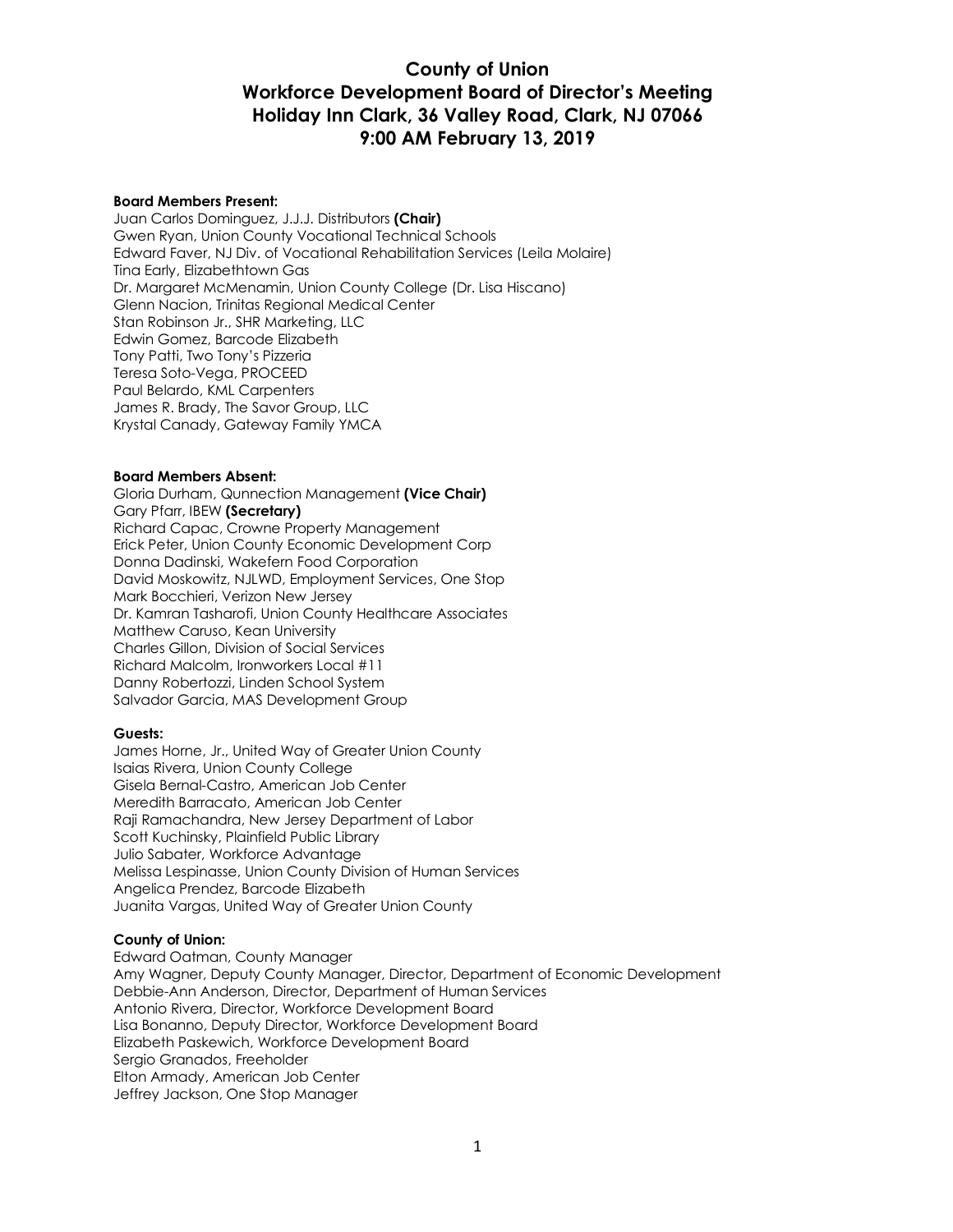#### **I. CALL TO ORDER & WELCOME**

a. The meeting was called to order by Workforce Development Board (WDB) Chair, Mr. Juan Carlos Dominguez at 9:10 AM. He welcomed the new board members.

#### **II. FLAG SALUTE**

#### **III. OPEN PUBLIC MEETINGS ACT**

a. Ms. Lisa Bonanno read the Open Public Meetings Act Statement

#### **IV. ROLL CALL**

Ms. Lisa Bonanno conducted the Roll Call.

#### **V. Approval of the November 2, 2018 Minutes**

A motion was made by Glenn Nacion and seconded by Stan Robinson, Jr. The motion carried.

Subsequent to the approval of minutes, Freeholder Granados apologized for being unable to remain for the entire meeting. He wished the board members a Happy New Year. He added that he wished to thank every single member of the board for their commitment to Union County and its residents. He thanked the Chairman. He stated that the board continues to be at the forefront of the State of New Jersey with regards to the fifteen dollar minimum wage. He stated how Union County put youth to work as well as for youth's need to provide for themselves, and often their families. He complimented the board, in particular Director Rivera for judicious use of funding. He reiterated that the county continues to use all funds available and not being in the position of having to return funds to the state. He then added the importance of outreach to the residents of Union County. He wished the board continued success in being at the forefront of putting youth to work. On behalf of the Freeholder Board he thanked the WDB board members for maintaining their commitment.

Chairman Dominguez thanked Freeholder Granados for his comments and added that as a group, the board was really moving forward.

#### **VI. Budget and Expense Report**

In the absence of Thomas McCabe, Accountant, WDB Director Rivera provided the Board with budget and expense updates. He stated that in light of the fact that there were new board members that he would be brief. He made mention that we have Federal Funding from the Workforce Innovation and Opportunity Act. This funding is intended for Dislocated Workers. We also receive funding from Workforce New Jersey. Additionally, we receive funding from TANF or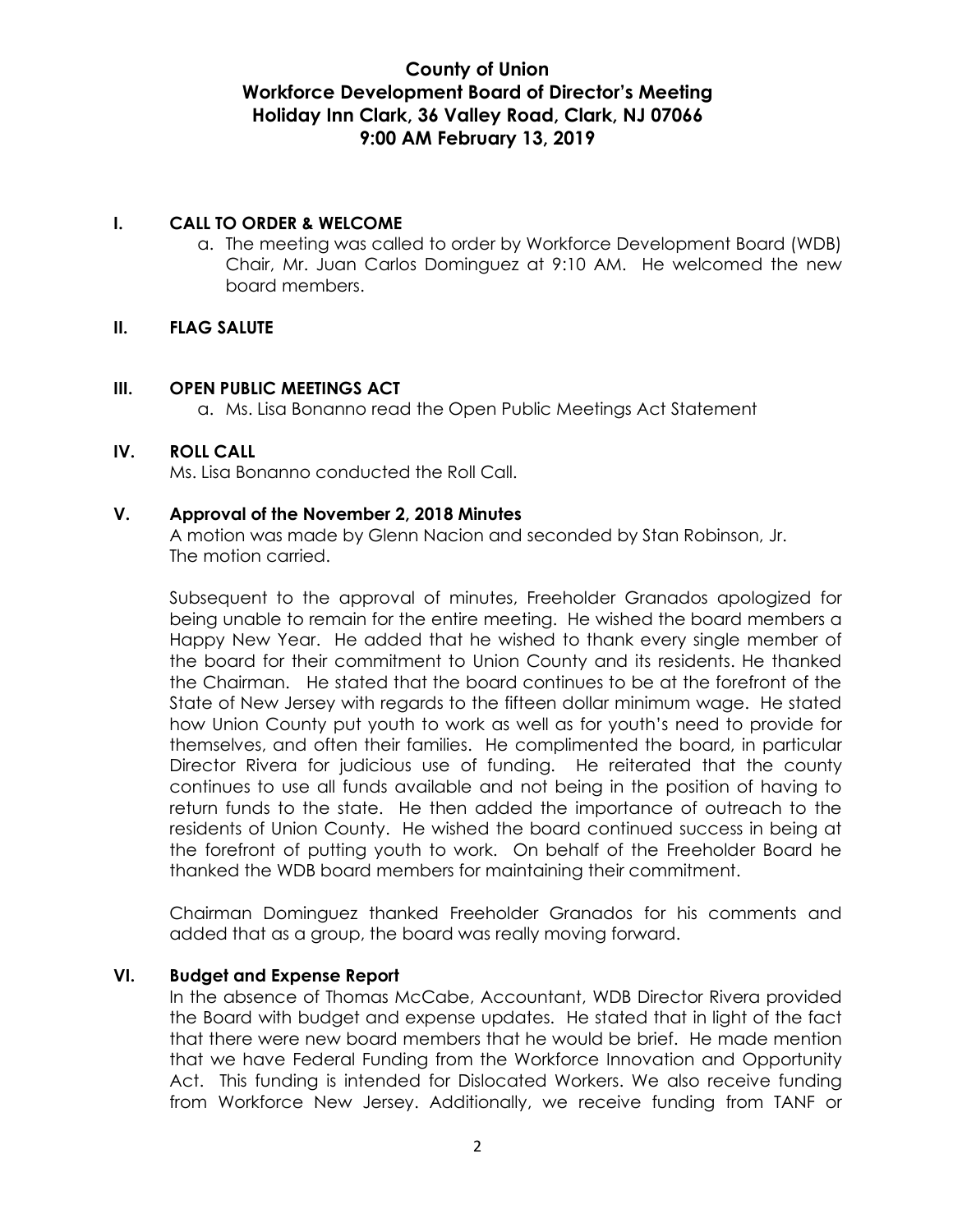Temporary Assistance for Needy Families. He further stated that in the right hand side of the packet there were two program year summaries. The summaries are for WIOA years 2017 and 2018. He referenced the fact that both summaries were as of December 31<sup>st</sup> 2018. Director Rivera then reported that some money from 2016 had to be returned as it was not used. With each subsequent year we are making better usage of the funding and returning less. The actual numbers to be sent back in the future will only be around \$20,000. He referenced the fact that we are working with Amy Wagner, Debbie Ann Anderson, and Elton Armady in reworking and finalizing a budget, one that makes sense. We will make sure that all the services needed are there as well as full accountability. It will also be one that will not see the return of large amounts of unspent funding.

#### **VII. Revised AJC Budget Request**

Item was initially skipped per Director Rivera's request.

#### **VIII. Committee Reports**

Elton Armady spoke first regarding the AJC Partner's Committee. He mentioned that Debbie Ann Anderson was not able to attend the last meeting and that he would be giving a report. Lisa Bonanno was making copies of the revised budget to be presented to the board members. He began his report by stating that he would discuss some of the highlights from the AJC Partners Committee Meeting. The first of which was in regards to WIOA. He discussed how Group I & I has worked with staff as well as the committees. Elton mentioned that the committee discussed the performance measures regarding second and fourth quarter employment as well as the measurements of median earnings, credential rates and skills gains. However, the biggest item with regards to the American Jobs Centers is that they are making sure that partners, who in the past had not ordinarily been at the table, are now coming to it. This is to ensure that we can combine services. The committee had discussed what everyone's role is at the AJC. Additionally, Elton added that the committee is creating a continuing dialogue about the partner's successes and issues as well as the sharing of information through integration. Members were given homework due January 31<sup>st</sup> in which they were to communicate what they felt were the most relevant sub-strategies. He spoke about the revised budget numbers that are available in a handout. He followed up with an overview of it. He stated that the 2017 grant year will end on June 30<sup>th</sup> of this year. He stated that he came to the table with Antonio, Debbie Ann and Melissa, as well as Perle Almeida. They really tried to prioritize spending. Essentially, they shifted money out of TANF, GA as well as SNAP dollars and moved it into salaries on the WIOA side. This includes Dislocated Workers as well as Adults and some of the Youth. The group feels that this is a more efficient way of providing client services. They also rerouted IT funds to ensure that we are providing money for AJC improvements that we are prioritizing. These items would be addressed later in his report. These items will include new software, computers and other similar items. We will be hiring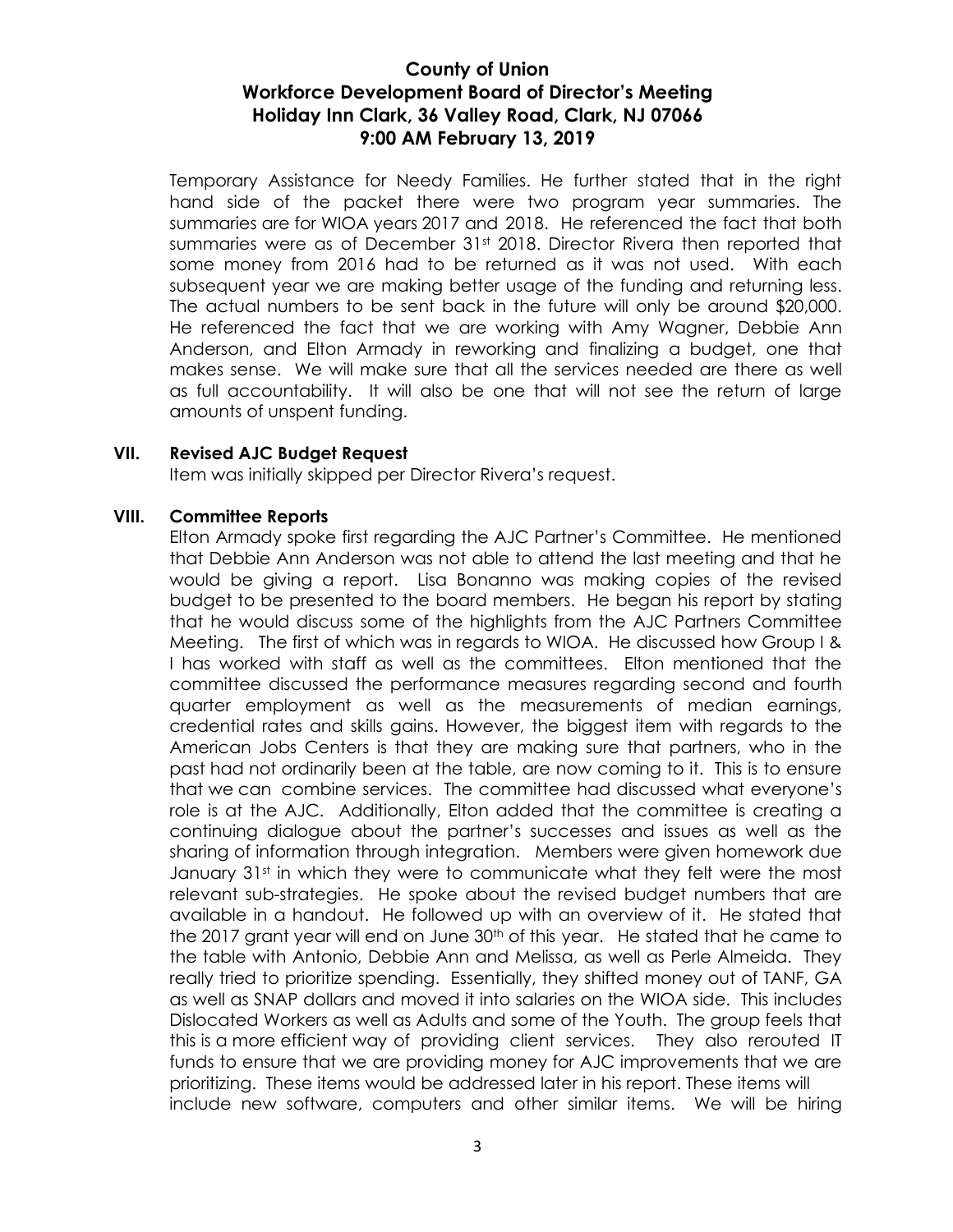an outreach worker. Additionally, providing additional funding to Union County College has been discussed for the purposes of making an affiliate One Stop so that they may provide services for WIOA clients.

Antonio Rivera inquired as to whether we may go back to item VII.

At that point Debbie Ann Anderson began to speak. She addressed WIOA and stated that WIOA requires the American Job Center create a committee that is a linkage between the partners. She mentioned that Union County College, United Way and some board members were at the table. She further stated that Group I & I which has been contracted by the board and sits there to assist. We are creating a roadmap to see what success really looks like. She went on to add that the employment data will be analyzed as well as the people looking for jobs. We need to as a system be able to guide the employment seekers. We need to work as a group, because one organization cannot do it all. So, having partners at the table can create that journey to the next step, a pathway to a career. Debbie Ann then spoke as to what the strategy from a federal perspective might be and how we are going to address certain things as a system.

Julio Sabater, Chair discussed the Literacy Committee. Julio was very enthusiastic about the future of the committee and mentioned the fact that they had a second meeting he described as very successful. He added that they continued to work with Group I & I to come up with the most relevant substrategies to be aligned through literacy efforts. The sub-strategies have been put into a google document and a final group of them will ultimately be selected by the committee with the assistance of Group I & I. Every member will have an opportunity to put his or her input into the selection of the most relevant sub-strategies. He further stated that the committee, prior to the next meeting will have an outline of those sub-strategies that most align with their goals. They will have a document to share with the WDB board which will ultimately be implemented by the committee.

James Horne, Chair discussed the Youth Committee. Initially, he mentioned that 30 people attended the previous sub-committee meeting. It was an opportunity for all providers in the county to have a free exchange of ideas. The committee looked at the Strategic Plan as well as performance outcomes of the second and fourth quarter after exit. The members of the committee had been given an assignment to list the sub-strategies that they felt were the most relevant. James also stated that one of the goals of the committee was to find ways to better work together. They wish to discuss how they may better work together. That is, to create synergies and partnerships. James also spoke of potentially having UCC go out into the community.

#### **IX. WDB Director's Report**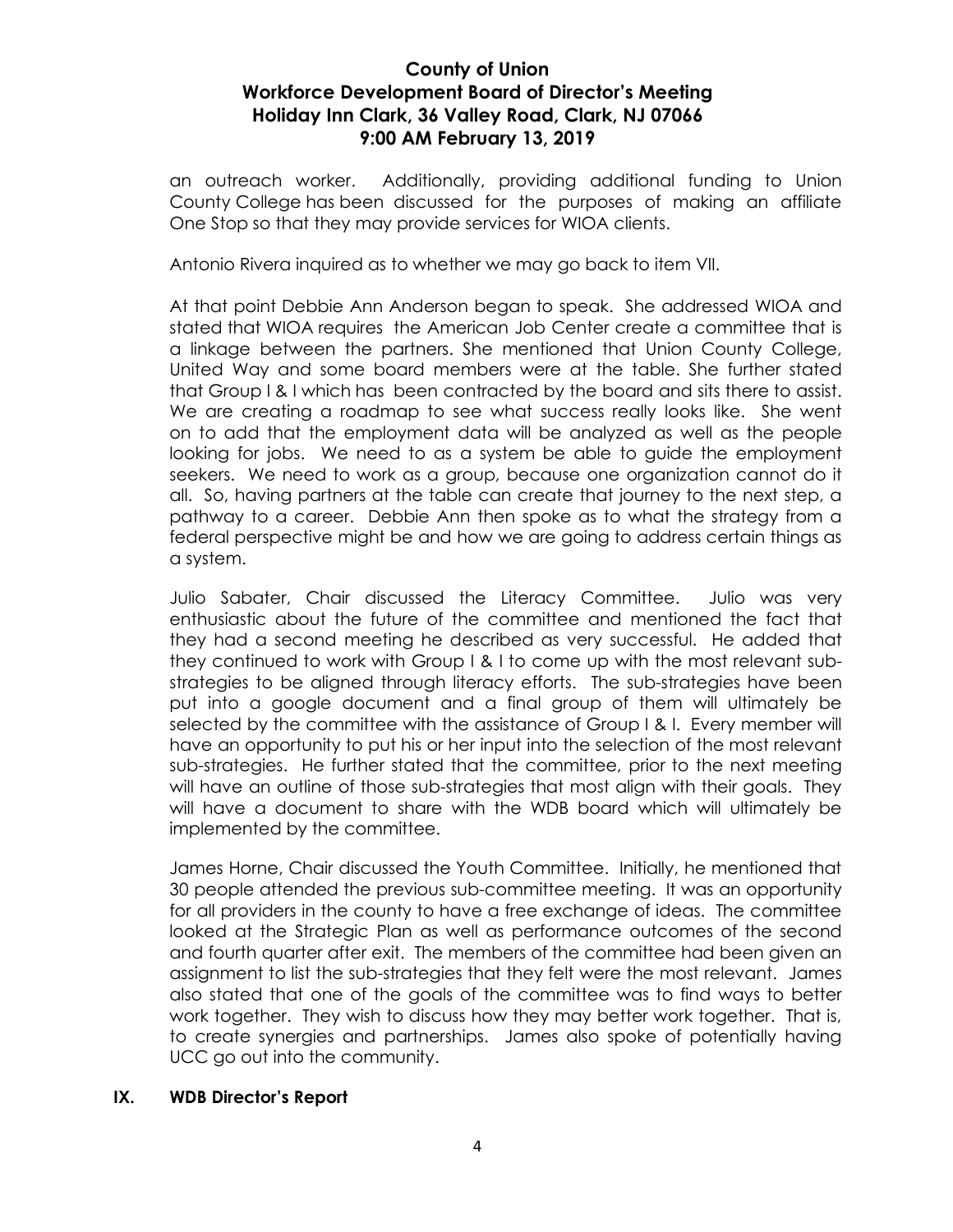Director Rivera spoke about summer youth employment programs. He mentioned that he is working with Deputy County Manager Wagner to put together a proposal. Additionally, he stated that there should be three hundred thousand dollars available and there will be two hundred to three hundred youth that will participate in the program. The governor's office has a pilot program with approximately two million dollars in funding available. The state has selected several counties. The proposal is called the Summer Youth Employment Program. It is similar to our own program. Our program has allocated funding for TANF eligible youth. They don't need to be on TANF, just in the age range. We will be able to pay fifteen dollars an hour as opposed to the state program which pays ten dollars and fifty cents. We are looking at 210 hours per participant. They will receive training in soft skills and financial literacy. Our program will work in tandem with the state's program. There will be between two hundred and three hundred youth. They will have an opportunity to acquire work skills. Director Rivera stated that they are still working on figuring out the theory of what does and doesn't work. We will be working with businesses to see that they will hire the youth. They will be receiving training stipends so they have cash in their pockets. The additional services that we will be providing will be double the original budget. The training will be over the summer, ending in September. Staffing will ramp up in March. Director Rivera declared that he was in discussion with Deputy County Manager Wagner as to the roll out as well as synchronization with the American Job Center. The youth will be exempt from taxes. In response to a query from Ms. Wagner, Mr. Rivera stated that any flexibility in the wages paid by the state was up to the governor's office.

Amy Wagner recognized the fact that we are open to providing youth with jobs where they may acquire skills that they can carry forward.

James Horne communicated that he has reached out to local businesses. He is particularly interested in placing youth in IT programs as well as parks and recreation. He is looking at medical institutions such as Trinitas Regional Medical Center and facilities that are part of the Atlantic Health Group to provide opportunities for young people. We are thinking about some strategies as to how to expand the program. With regards to ISY you would like to match them with a program that will align with their career path. With OSY it is a longer journey. The work experience is skill building as well as the aftermath. With the work experience, what do you want to do with your life? We try to create a career path.

Edwin Gomez spoke about the importance of summer programs from his own experience with youth in Elizabeth. He wants to see programs within the restaurant industry. He also spoke of a program he is currently involved with that brings students into recording studios so they may become involved with different facets of the recording industry. He would like to see programs inside the schools. He wants to see the programs be year round, not just in the summer.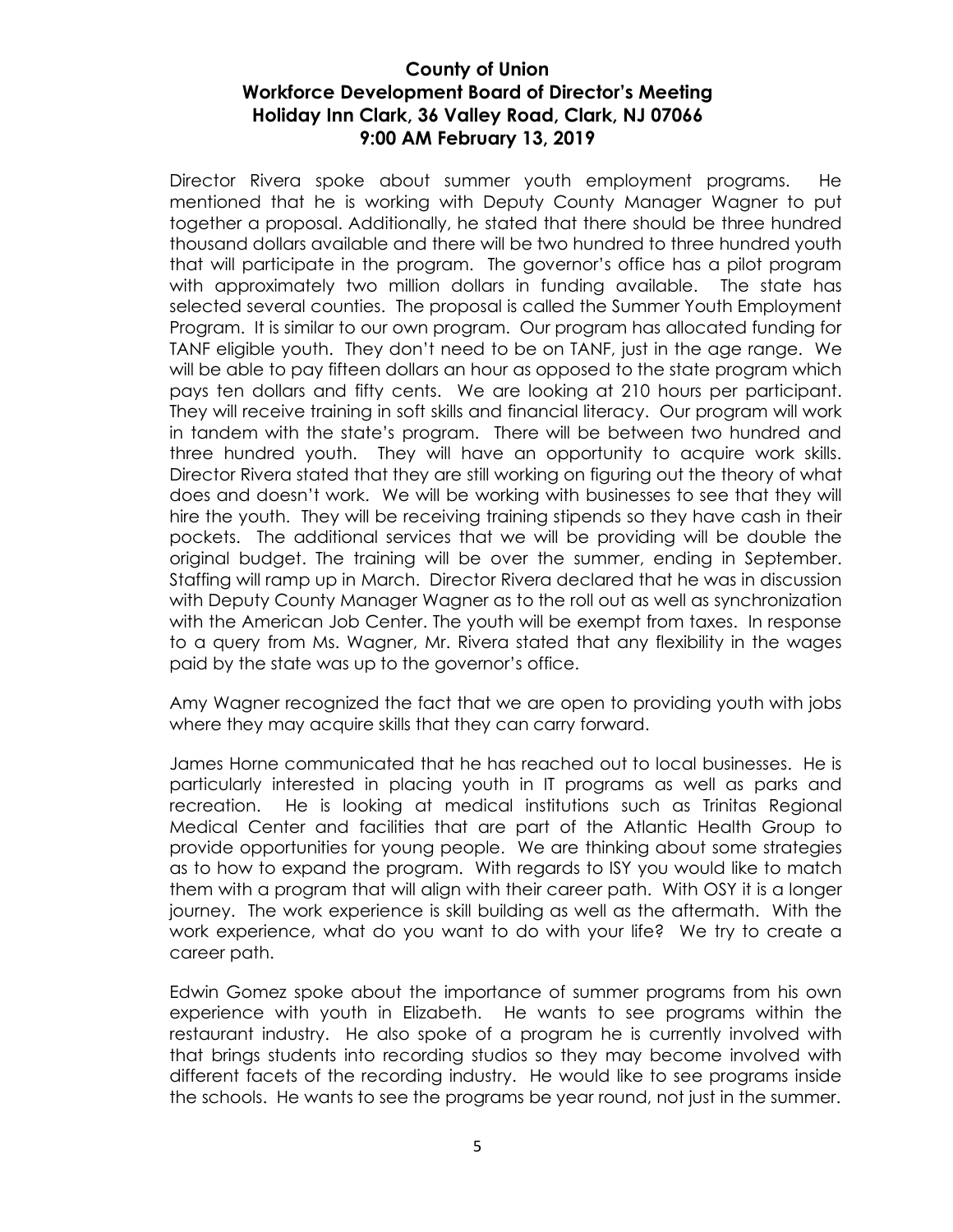Director Rivera replied that we have a "ton" of money and Mr. Gomez should speak to James Horne.

Chairman Dominguez asserted that not everyone is college material and we should look at other careers as well. There are careers such as chefs or musicians. Youth should find their niche and follow wherever their passion guides them. We can help them along whether it involves college or not. You just want to have a career and college is not for everybody.

Director Rivera was asked how many kids the three hundred and fifteen thousand dollars would affect. He replied approximately one hundred kids over an eight week period. He also mentioned that we have additional funding that we manage independently. We have an additional three hundred kids that are involved on an annual basis.

Krystal Canady commented how this was a great idea. The YMCA is often the first employment of one's career.

James Horne stated that he is working with Juanita Vargas to put students on an IT track, creating a career.

Dr. Hiscano stated that consideration should be given as to how Union County College may be integrated after the high school level, as they offer Associates in Arts degree. She further stated that UCC offers part-time programs so that someone may work while going to school. A student may gain credentials that offer the opportunity to attend a four year school.

Director Rivera then addressed the goals of the Local Strategic Plan.

Regarding Goal 1 He commented that everyone is talking about career paths. That is why it is so important. He was impressed by the comments and intends to incorporate them into the strategic plan going forward. He also mentioned how the sub-strategies have been divided up by committee to see which are relevant. They are also part of the Northern New Jersey plan. The State Workforce Development Board also has its own strategic plan. This is where the "rubber meets the road" as to where it affects our own strategic planning. The comments are really important to the strategic planning process. Career pathways are an important part of the strategic plan.

Regarding Goal 2 Director Rivera stated that the county is in the process of integrating services in the One Stop Delivery Program.

Regarding Goal 3 Director Rivera stated that the AJC is in the process of acquiring new technology. This all relates back to the strategic planning process.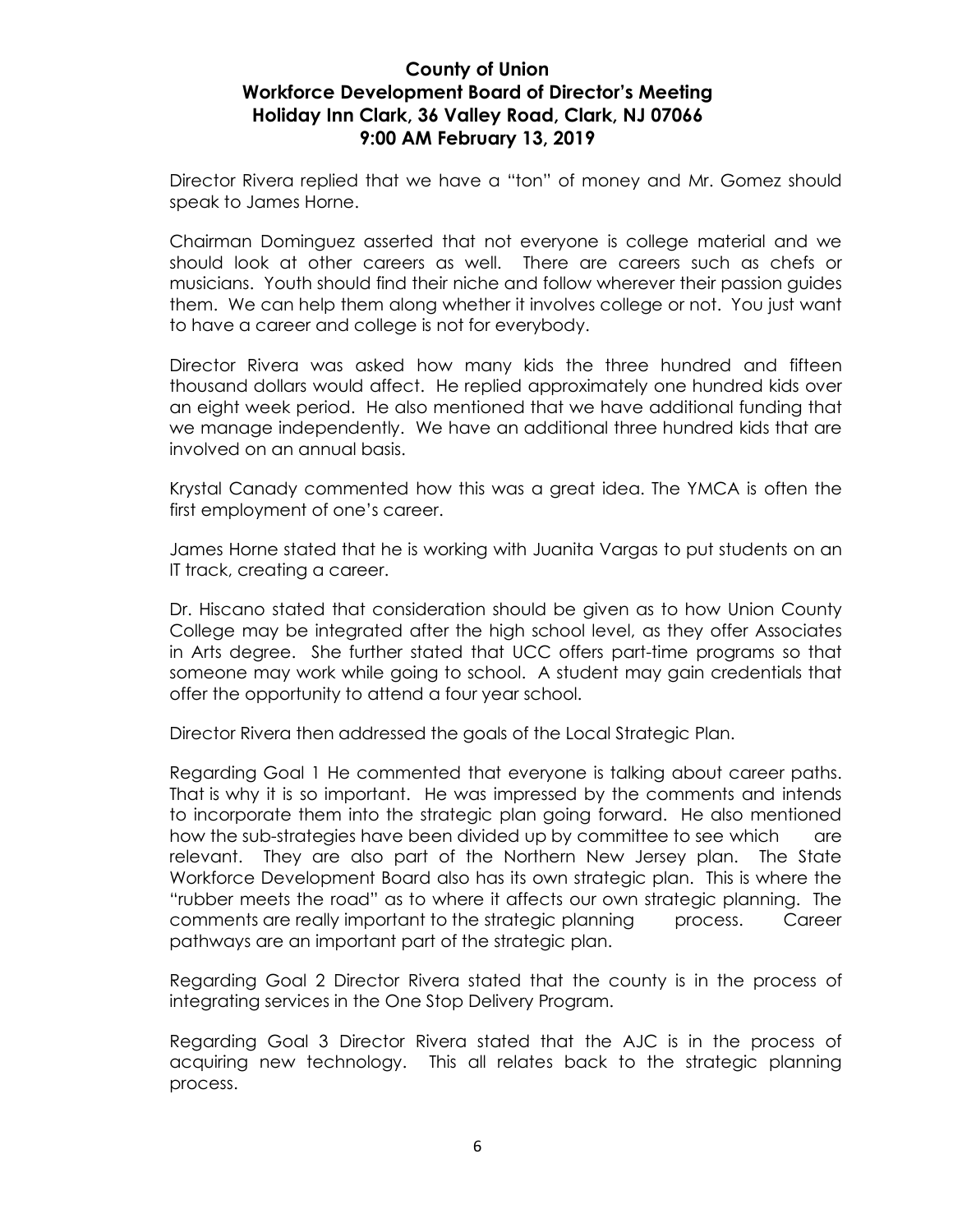Regarding Goal 4, He communicated that we want to serve all those in Union County who may need our services. Union County means business and the WDB is the business portion of the county. We are working with consultants to see that that expanded access to service levels takes place. We need to discern where the failures are taking place so that we may identify and correct them.

Regarding Goal 5, Mr. Rivera discussed ways that will lead to enhanced employer engagement.

Regarding Goal 6, Director Rivera discussed how the WDB will be using expanded evaluation metrics beyond national performance standards, as well as increased systemic oversight.

The new strategic plan will carry through June 30<sup>th</sup> of 2022. Our updated plan is due May 30th. The freeholders as well as this board must approve the plan.

Director Rivera then addressed policy. He addressed both WAGL-2019-1 and WAGL-2019-2. He stated the purpose of the policies of both advisories, which may be found in the materials distributed to the board.

Per the guidance of WAGL 2019-1, if you receive Federal money you must be audited. We will do our own preliminary audits to monitor our sub-recipients. We will do sit downs with the agencies as well as conduct interviews with personnel. What we do is not exactly an audit. However, it is pretty close. We look at pay stubs and analyze their billing. When the Federal Government audits us, they will do similar things. They will make sure that there are no conflicts of interest. You can't hire a relative. The policy outlines what are allowable costs. It helps to establish fiscal controls. We are reviewing what Federal law dictates. Whoever does business with the WDB will have a copy of this WAGL and know what needs to be done.

WAGL-2019-2 deals with the receipt of supportive services. This WAGL states what WIOA deems as allowable supportive services. Supportive services may not be provided to exited individuals. This WAGL corrects the error that allows for supportive services to be provided to exited individuals.

James Brady offered a motion to approve the resolution. Tony Patti seconded it. The motion carried.

#### **X. Resolution of The Union County Workforce Development Board Authorizing The Use of Competitive Contracting procedures For The Procurement of AJC Affiliate Career Services Operator.**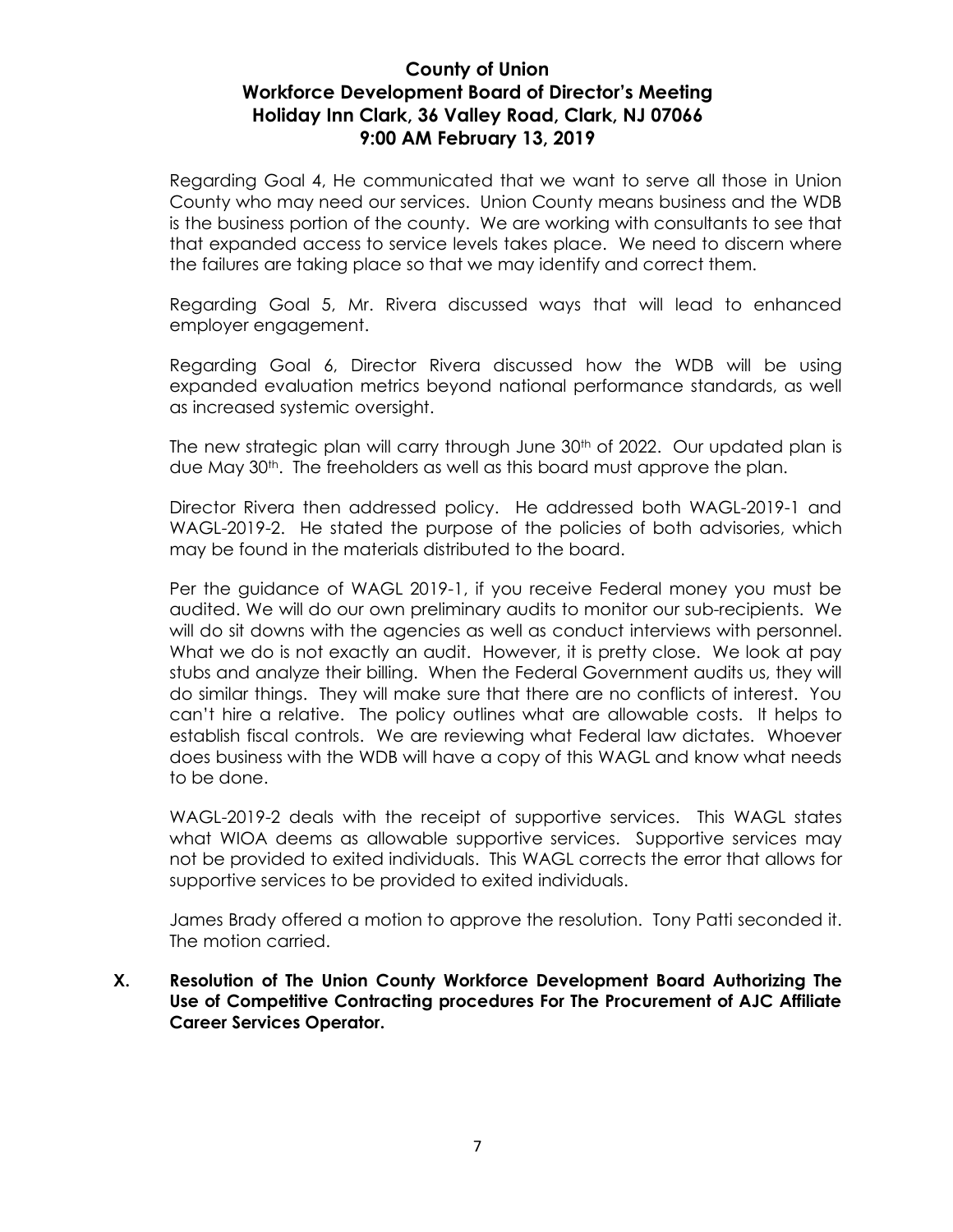- **XI. Resolution of The Union County Workforce Development Board Authorizing the Issuance of RFQ'S and / Or RFP'S for The Potential Procurement of Certain Professional and Consulting Services.**
- **XII. Resolution of The Union County Workforce Development Board Authorizing The Use of Competitive Contracting Procedures for The Procurement of Workforce Innovation Opportunity Act In-School and Out of School Youth Services.**
- **XIII. Resolution of the Union County Workforce Development Board Authorizing the Use of Competitive Contracting Procedures for The Procurement of Work First New Jersey Services.**

Elizabeth Paskewich offered brief explanations for agenda items X thru XIII.

Dr. Hiscano asked if there was a timetable.

Antonio Rivera informed the board that these were just to release proposals without a specific timeframe. We cannot issue an RFP without authorization from the board. This is just an authorization to release them.

Antonio went on to offer a further explanation for new members of the board. He stated that funding is from July 1<sup>st</sup> thru June 30<sup>th</sup>. The Federal Government through WIOA gives us two years to spend the money. TANF allows eighteen months. We are working with both state and federal funding.

Stan Robinson, Jr. Made a motion to approve the resolutions. Krystal Canady seconded it. The motion carried.

#### **XIV. American Job Centers Report**

Elton Armady introduced himself as new director of the American Job Center. He stated that he began in his current position in October of 2018. He stated that he had distributed two copies of the budget. One was the original budget, while the other was the revised. He asked the board to look at the AJC line items. He stated that salaries had been shifted from WFNJ and TANF and moved to Adult and Dislocated Worker. He referenced the actual revisions which may be found in your handouts. He reiterated the need to spend the money in a timely fashion as provided by law. He further stated that when he "came to the table", these revisions were necessary

Debbie Ann Anderson began her portion of the presentation. She stated that the purpose of the budget modifications was to address some of the concerns that the board had last year. She spoke of being more innovative, acquiring new computer systems, as well as getting software that is universal so that our partners may use it in addition to the AJC team members. In doing this modification we will become more innovative and proactive. We will also be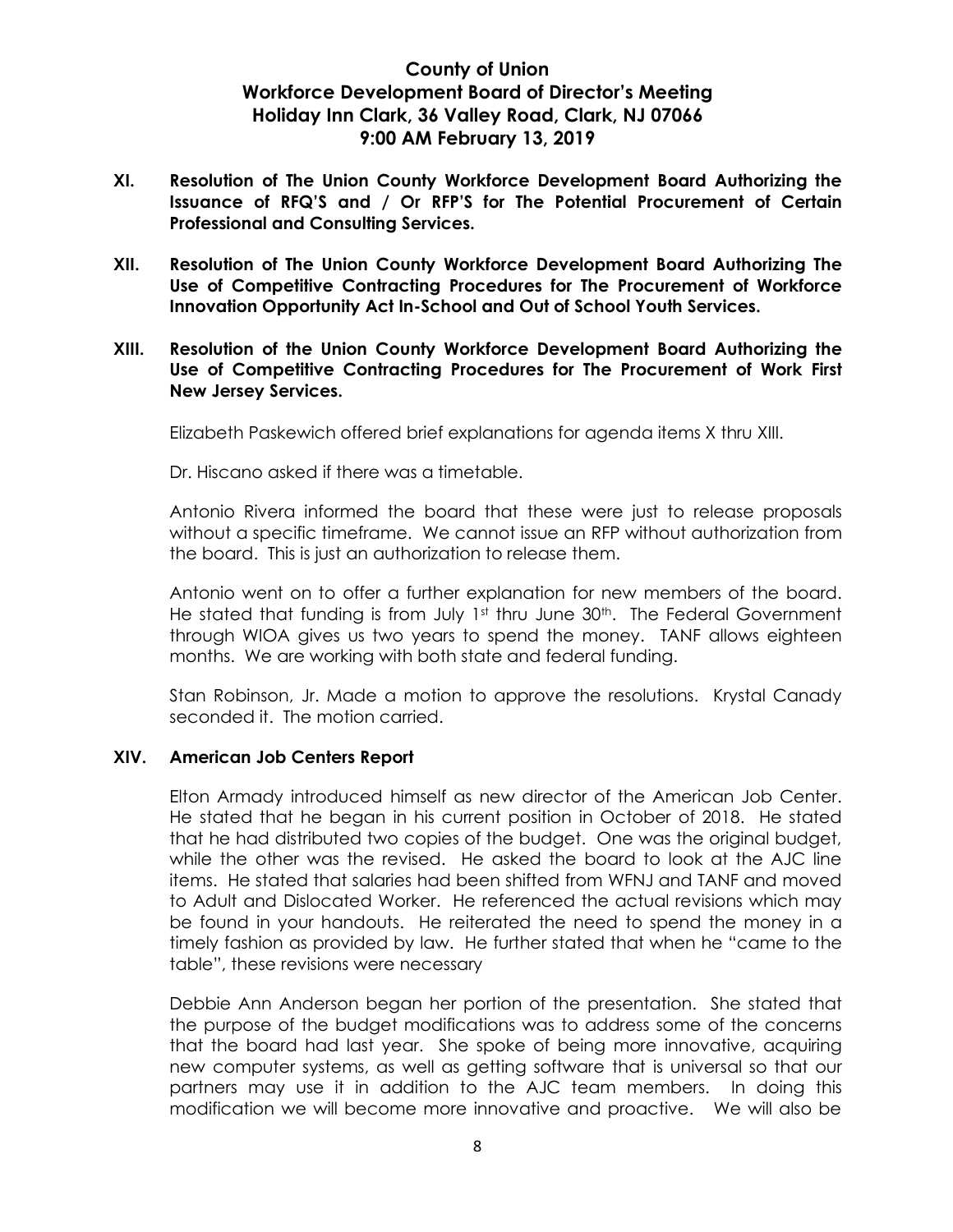able to bring in key staff members who were not in the original budget, such as outreach workers who will have the ability to inform people as to what the AJC can do. We will also have the ability to bring in co-location of services such as bringing in the WFNJ portion of social services back into the One Stop building. We will also have the ability to work with Community Coordinated Child Care, the county's child care provider. They will be coming to the One Stop once or twice a week. This will assist the TANF population as well as the GA population. These are amongst the most vulnerable of populations. These are people who, if they receive a benefit must do a work activity. In the county we have approximately nine hundred clients who are on TANF and six hundred fifty seven clients who receive GA. They are required to do some things at the One Stop. Shifting the budget in the way we have, will be more aggressive in assisting this population.

At this juncture Ms. Anderson asked for a resolution to amend the budget. This item is listed as agenda item VII.

Mr. Rivera reported that this is analogous to maximizing the use of funds. He also asked how we can modify the budget so that we don't send any money back. Part of this modification asks for an additional three hundred and fifty thousand dollars for TANF that may be used by our partners to provide direct service. In addition to that there is an additional three hundred and fifty thousand dollars to fund another AJC center. We are looking at an additional seven hundred thousand dollars to be re-allocated for other services. There are additional resources being leveraged to hire additional staff. These positions are not covered by the grant provided by the Department of Social Services. In the future the AJC will have to increase its budget.

A motion to approve the revised AJC budget request was made by Teresa Soto-Vega and seconded by Paul Belardo. The motion carried.

Mr. Armady interjected that this is what we have been up to since our last meeting in October. To kick things off, United Way's numbers include both ISY and OSY. A total of forty six individuals were certified and individuals receiving service elements, including individuals receiving services from months prior is a total of fifty nine. In terms of services provided including financial literacy and other services we have a total of one hundred and thirteen. UWGUC is currently servicing two hundred and sixty three individuals. Elton then complimented James Horne as well as his staff members for a well-run operation. They are really coming to the table for the Youth Committee as well as other aspects of the partnership as well. UCC in the same time frame rendered services to twenty seven individuals receiving soft skills training as well as seventeen for funded outreach such as job fairs. Thirty six individuals were One Stop referrals.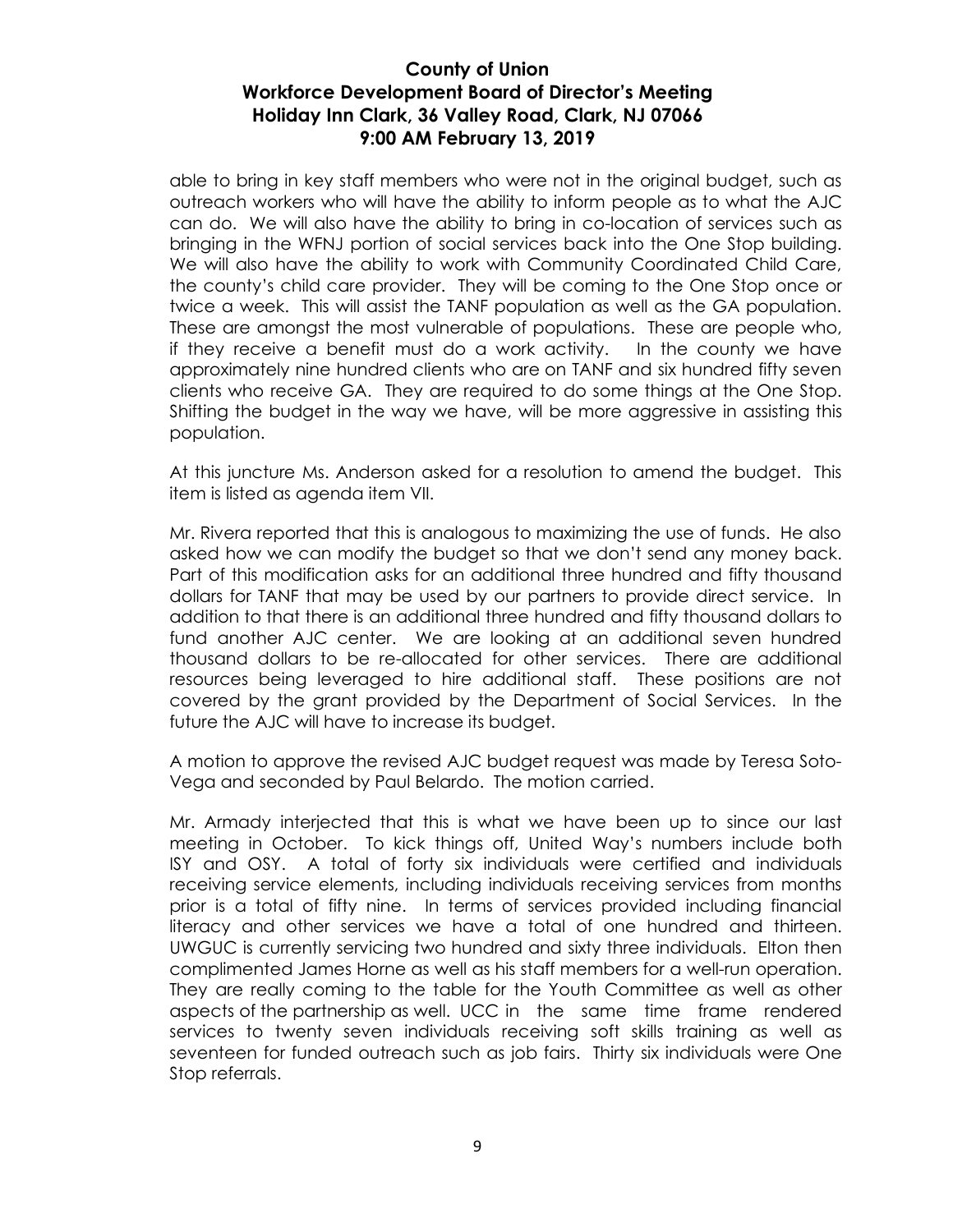At the AJC we have been taking a look at the foot traffic that comes in through the door. Our program administrator, Meredith Barracato has been taking a look at the number of SNAP clients who have come through the doors. Between November of 2018 and January of 2019 there have been twelve hundred and thirty seven individuals. Plainfield has only seen one hundred and forty individuals. In terms of foot traffic, the Elizabeth AJC has seen twenty nine individuals a day. The majority of them are from the SNAP program. That number is twelve hundred thirty seven. Additionally, five hundred seventeen other clients have been seen. This averages out to twenty seven clients per day. In contrast, Plainfield has seen one hundred forty SNAP clients and four hundred thirty four other clients. This works out to ten clients a day. These individuals have received occupational training as well as other services. In terms of the AJC, reportable individuals, who include anybody who walks through the doors, four hundred thirteen have gone through orientation. Six hundred ninety four have done a self-directed job search. Two hundred eighteen have been in demand occupations and twenty seven have been seen through outreach.

For the same November 2018 thru January 2019 period, the AJC has seen WIOA reportable participants numbering eighty eight for skills assessment. Fifty five were reported as pre-vocational and one hundred twelve received training.

In terms of upcoming AJC Improvements, we will be seeing new computers that are Windows 10 capable. We will also see Launchpad software which will be utilized for comprehensive client service and data sharing with clients.

There will be the addition of six to eight social service staff in Elizabeth. These additions will be made by February 18<sup>th</sup> and will make it a true One-Stop Center. There will be a further addition of new staff to include two bi-lingual career counselors and an additional program analyst.

There will be Wi-Fi added to the 1st, 2<sup>nd</sup>, and 4<sup>th</sup> floors in Elizabeth

There will be two smart boards for each center location.

Regarding partnership engagement, we will see wrap around services. This means that employers will have access to representatives from AJC, training providers and employment services.

We will see collaborations with partners. They will focus on educating staff and employers.

There will be workshops with Group I & I to strengthen the AJC network.

The partners have made commitments to tackle deficiencies that exist in the network.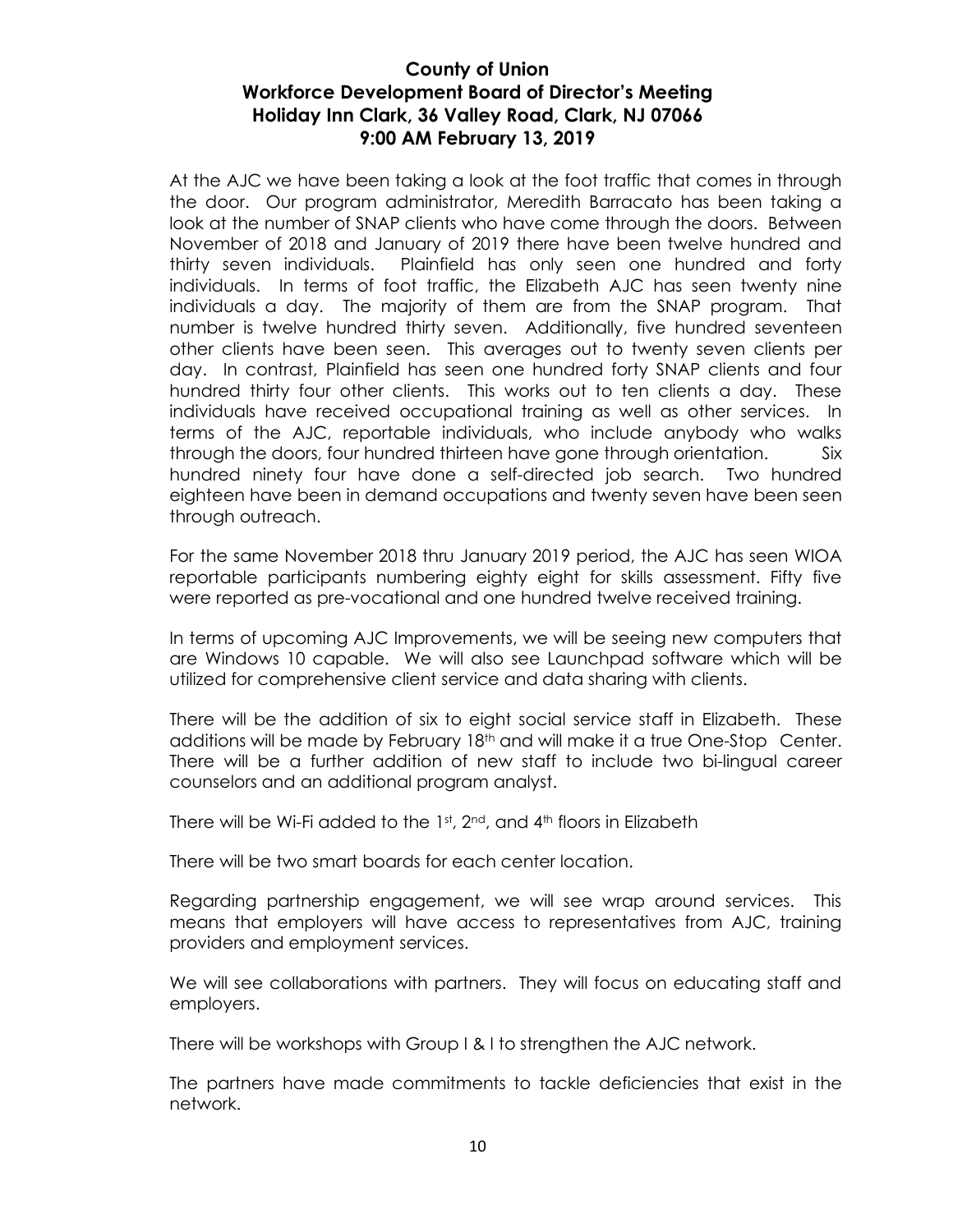In terms of client engagement, we will see a special focus on participants who are exiting the 4<sup>th</sup> quarter and will offer additional services.

We will see more industry job fairs, recruitment events and information sessions with AJC, training providers as well as employment services.

There will also be a targeted outreach based on occupational interest or training.

We will be seeing more staff professional development. This will consist of training and technical assistance workshops. They will be conducted by Group I & I, representatives from the state, as well as partner agencies.

There will be updated and redesigned casefile documentation.

We will set up an online resource directory for easy access for career counselors.

We have seen an improvement in the employment rate second quarter after exit as well as the credential rate for both Adult and Dislocated Workers. We are working with the system to see how we may shore up any deficiencies.

Director Rivera commented that it is very important to know that he and Elton went to a meeting at the State Training Commission. He referred to areas in the handout marked in red that are in need of improvement. The problem is systemic on a statewide level. The state is failing at issues because the system is antiquated. That is why we are looking for an improvement in software. Part of the challenge that we have been struggling with is the system. We are doing a "deep dive" with the data. It is a reporting issue. The One Stop staff inputs the data. Futureworks can go in and extract that data and tell us what it means. That synchronization needs to go on. Up to now, the data has been bad. Futureworks has found a number of bugs in the data.

Dr. Hiscano questioned if the data of January 3, 2019 indicating second quarter after exit means, in fact, that the client exited the system in January of 2018?

Director Rivera replied that it means they exited six months prior to the date.

Doctor Hiscano was concerned that the data might be really old. She felt that the movement was slow because of old data.

Mr. Armady replied that it is a problem statewide. He added that all the counties are failing and the data is very inconsistent. When people need to go in front of their boards, tell them the data is not super accurate and should be taken "with a grain of salt".